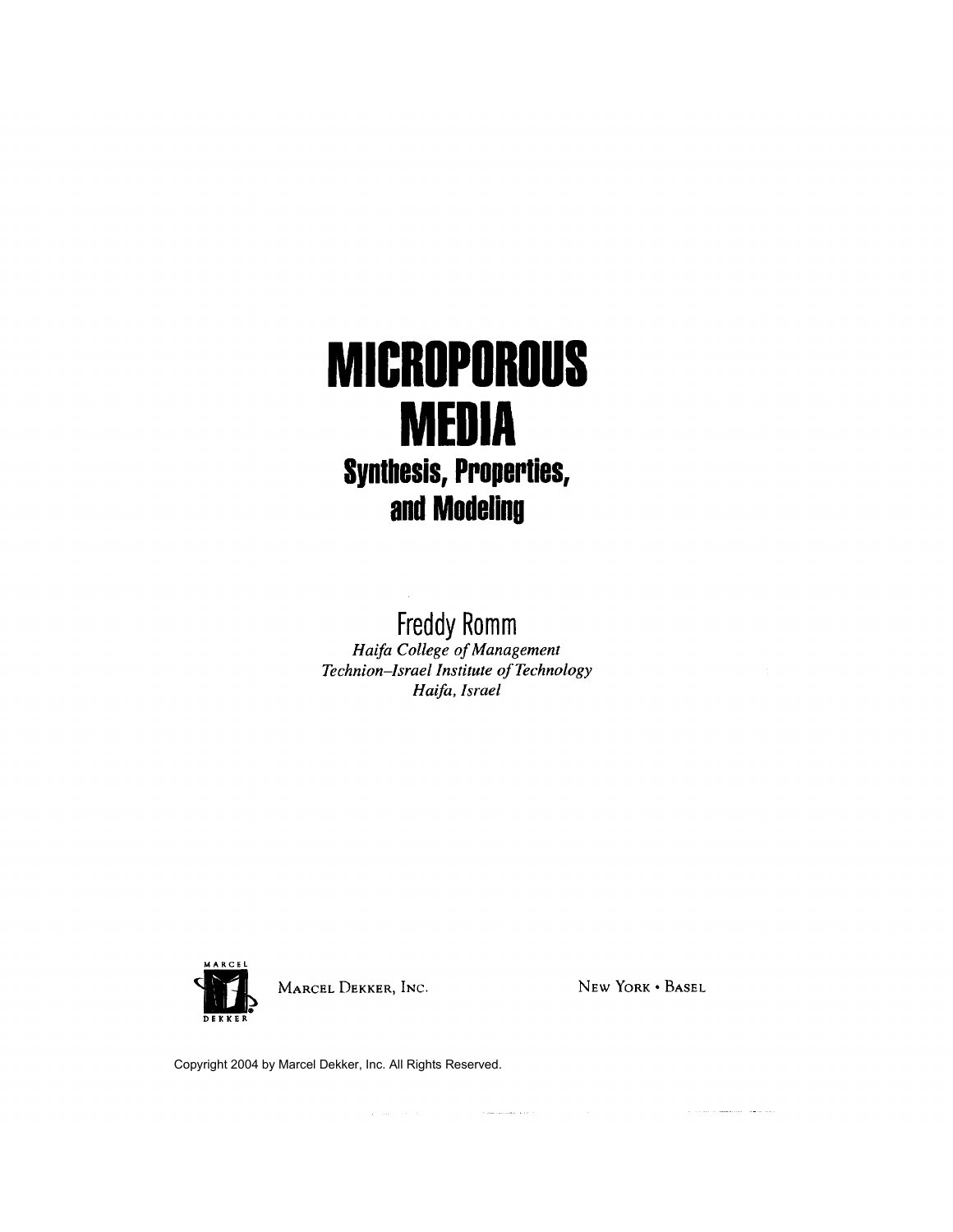Although great care has been taken to provide accurate and current information, neither the author(s) nor the publisher, nor anyone else associated with this publication, shall be liable for any loss, damage, or liability directly or indirectly caused or alleged to be caused by this book. The material contained herein is not intended to provide specific advice or recommendations for any specific situation.

Trademark notice: Product or corporate names may be trademarks or registered trademarks and are used only for identification and explanation without intent to infringe.

#### Library of Congress Cataloging-in-Publication Data

A catalog record for this book is available from the Library of Congress.

#### ISBN: 0-8247-5567-7

This book is printed on acid-free paper.

#### **Headquarters**

Marcel Dekker, Inc., 270 Madison Avenue, New York, NY 10016, U.S.A. tel: 212-696-9000; fax: 212-685-4540

#### Distribution and Customer Service

Marcel Dekker, Inc., Cimarron Road, Monticello, New York 12701, U.S.A. tel: 800-228-1160; fax: 845-796-1772

#### Eastern Hemisphere Distribution

Marcel Dekker AG, Hutgasse 4, Postfach 812, CH-4001 Basel, Switzerland tel: 41-61-260-6300; fax: 41-61-260-6333

#### World Wide Web

[http://www.dekker.com](www.dekker.com)

The publisher offers discounts on this book when ordered in bulk quantities. For more information, write to Special Sales/Professional Marketing at the headquarters address above.

#### Copyright © 2004 by Marcel Dekker, Inc. All Rights Reserved.

Neither this book nor any part may be reproduced or transmitted in any form or by any means, electronic or mechanical, including photocopying, microfilming, and recording, or by any information storage and retrieval system, without permission in writing from the publisher.

Current printing (last digit):

10 9 8 7 6 5 4 3 2 1

#### PRINTED IN THE UNITED STATES OF AMERICA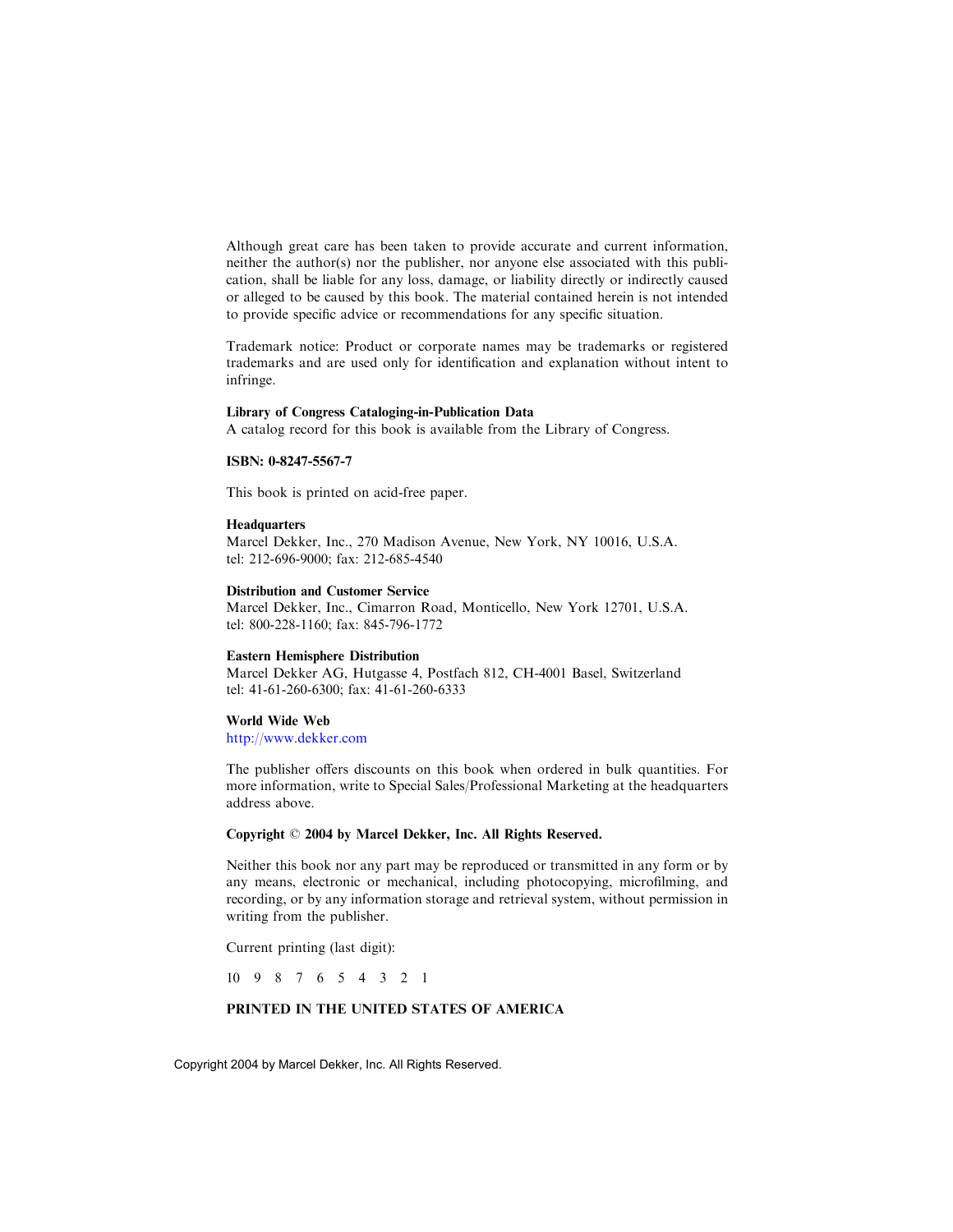#### <span id="page-2-0"></span>**SURFACTANT SCIENCE SERIES**

FOUNDING EDITOR

**MARTIN J. SCHICK**  *1918-1998* 

SERIES EDITOR

**ARTHUR T. HUBBARD** 

*Santa Barbara Science Project Santa Barbara, California* 

**ADVISORY BOARD** 

DANIEL BLANKSCHTEIN ERIC W. KALER *Department* of *Chemical Engineering Massachusetts Institute of Technology Cambridge, Massachusetts* Newark, Delaware

S. KARABORNI *Shell International Petroleum London, England Company Limited* 

LISA B. QUENCER *The Dow Chemical Company Midland, Michigan* 

JOHN F. SCAMEHORN *Institute for Applied Surfactant University of Oklahoma Norman, Oklahoma Research* 

P. SOMASUNDARAN *Henry Krumb School of Mines Columbia University New York, New York* 

*Department of Chemical Engineering University of Delaware* 

CLARENCE MILLER *Department of Chemical Engineering Rice University*  **Houston, Texas** 

DON RUBINGH *The Procter* & *Gimble Company Cincinnati, Ohio* 

BEREND SMIT *Shell International Oil Products B. V. Amsterdam, The Netherlands* 

JOHN TEXTER *Strider Research Corporation Rochester, New York*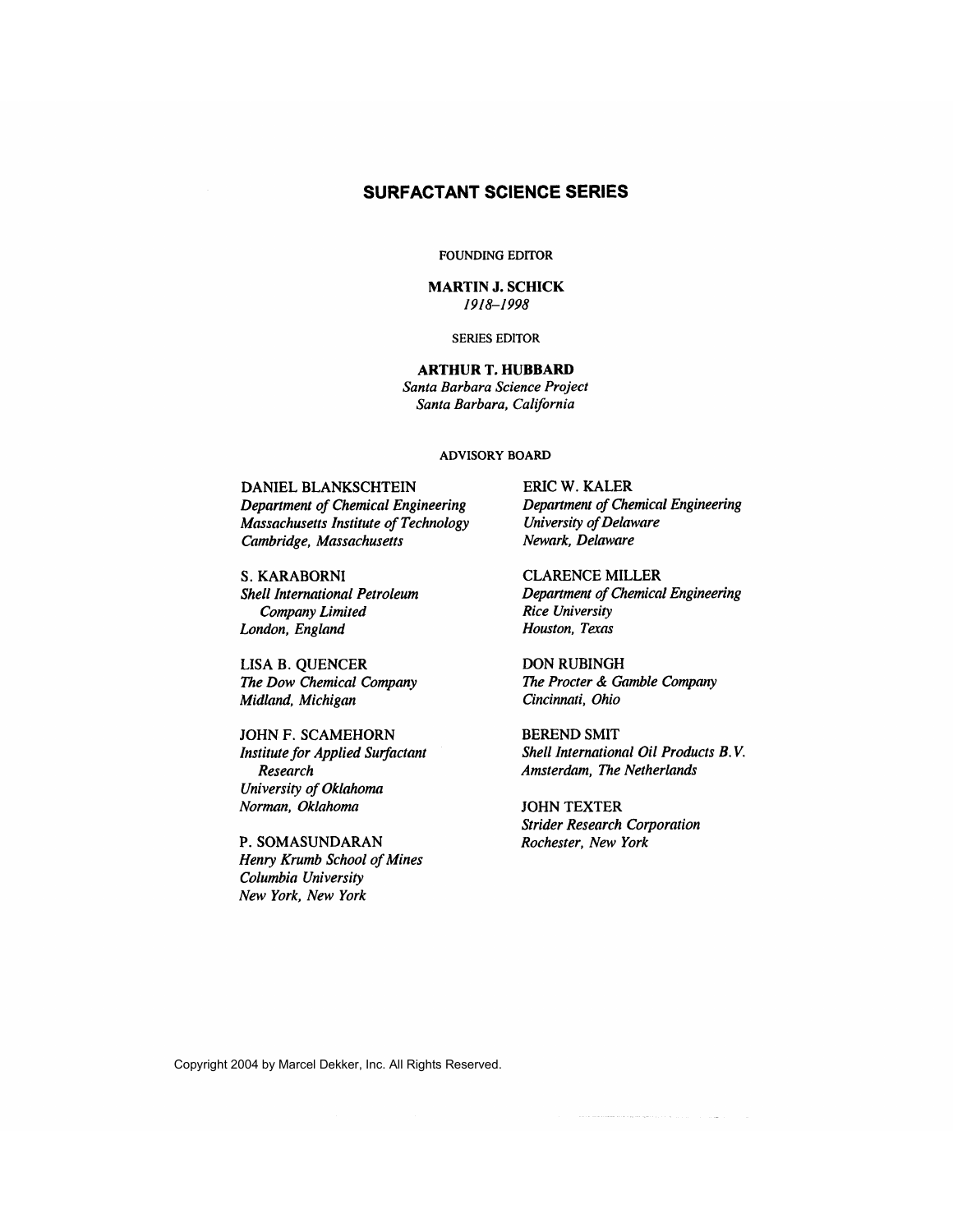- 1. Nonionic Surfactants, *edited by Martin J. Schick* (see also Volumes 19, 23, and 60)
- 2. Solvent Properties of Surfactant Solutions, *edited* by *Kozo Shinoda* (see Volume 55)
- 3. Surfactant Biodegradation, *R. D. Swisher* (see Volume 18)
- 4. Cationic Surfactants, *edited* by *Eric Jungermann* (see also Volumes 34, 37, and 53)
- 5. Detergency: Theory and Test Methods (in three parts), *edited by* W. *G. Cutler and R. C. Davis* (see also Volume 20)
- 6. Emulsions and Emulsion Technology (in three parts), *edited by Kenneth J. Lissant*
- 7. Anionic Surfactants (in two parts), *edited* by *Warner M. Linfield* (see Volume 56)
- 8. Anionic Surfactants: Chemical Analysis, *edited by John Cross*
- *9.* Stabilization *of* Colloidal Dispersions by Polymer Adsorption, *Tatsuo Sat0 and Richard Ruch*
- 10. Anionic Surfactants: Biochemistry, Toxicology, Dermatology, *edited by Christian Gloxhuber* (see Volume 43)
- 11. Anionic Surfactants: Physical Chemistry of Surfactant Action, *edited by E. H. L ucassen-Reynders*
- 12. Amphoteric Surfactants, *edited by* B. *R. Bluestein and Clifford L. Hilton* (see Volume 59)
- 13. Demulsification: Industrial Applications, *Kenneth J. Lissant*
- 14. Surfactants in Textile Processing, *Awed Datyner*
- 15. Electrical Phenomena at Interfaces: Fundamentals, Measurements, and Applications, *edited by Ayao Kitahara and Akira Watanabe*
- 16. Surfactants in Cosmetics, *edited* by *Martin M. Rieger* (see Volume 68)
- 17. Interfacial Phenomena: Equilibrium and Dynamic Effects, *Clarence A. Miller and P. Neogi*
- 18. Surfactant Biodegradation: Second Edition, Revised and Expanded, *R.* D. *Swisher*
- 19. Nonionic Surfactants: Chemical Analysis, *edited by John Cross*
- 20. Detergency: Theory and Technology, *edited by* W. *Gale Cutler and Erik Kissa*
- 21. Interfacial Phenomena in Apolar Media, *edited by Hans-Friedrich Eicke and Geoffrey D. Parfitt*
- 22. Surfactant Solutions: New Methods of Investigation, *edited by Raoul Zana*
- 23. Nonionic Surfactants: Physical Chemistry, *edited* by *Martin J. Schick*
- 24. Microemulsion Systems, *edited by Henri L. Rosano and Marc Clausse*
- 25. Biosurfactants and Biotechnology, *edited by Naim Kosaric, W. L. Cairns, and Neil C. C. Gray*
- 26. Surfactants in Emerging Technologies, *edited* by *Milton J. Rosen*
- 27. Reagents in Mineral Technology, *edited by P. Somasundaran and Snj M. Moudgil*
- 28. Surfactants in ChemicaVProcess Engineering, *edited by Darsh T. Wasan, Martin E. Ginn, and Dinesh 0. Shah*
- 29. Thin Liquid Films, *edited by 1. B. lvanov*
- *30.* Microemulsions and Related Systems: Formulation, Solvency, and Physical Properties, *edited by Maurice Bourrel and Robert S. Schechter*
- 31. Crystallization and Polymorphism of Fats and Fatty Acids, *edited by Nissim Garti and Kiyotaka Sat0*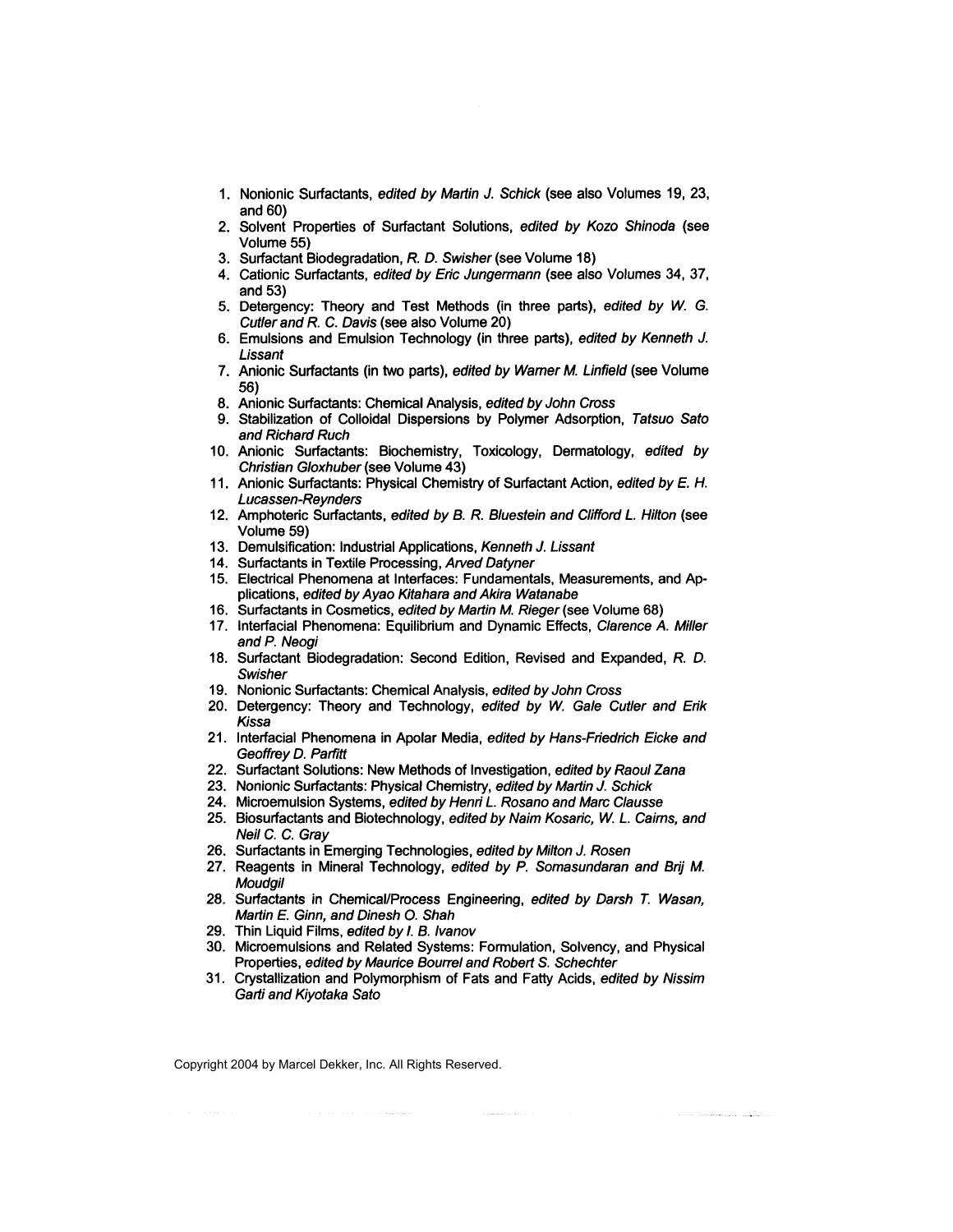- <span id="page-4-0"></span>**32.** Interfacial Phenomena in Coal Technology, *edited by Gregory D. Botsaris and Yuli M. Glazman*
- **33.** Surfactant-Based Separation Processes, *edited by John F. Scamehorn and Jeffrey H. Harwell*
- **34.** Cationic Surfactants: Organic Chemistry, *edited by James M. Richmond*
- **35.** Alkylene Oxides and Their Polymers, *F. E. Bailey, Jr., and Joseph V. Koleske*
- **36.** Interfacial Phenomena in Petroleum Recovery, *edited by Norman R. Morrow*
- **37.** Cationic Surfactants: Physical Chemistry, *edited by Donn N. Rubingh and Paul M. Holland*
- **38.** Kinetics and Catalysis in Microheterogeneous Systems, *edited by M. Grdtzel and K. Kalyanasundaram*
- **39.** Interfacial Phenomena in Biological Systems, *edifed by Max Bender*
- **40.** Analysis *of* Surfactants, *Thomas M. Schmitt* (see Volume **96)**
- **41.** Light Scattering by Liquid Surfaces and Complementary Techniques, *edited by Dominique Langevin*
- **42.** Polymeric Surfactants, *Ida Piirma*
- **43.** Anionic Surfactants: Biochemistry, Toxicology, Dermatology. Second Edition, Revised and Expanded, *edited by Christian Gloxhuber and Klaus Kunstler*
- **44.** Organized Solutions: Surfactants in Science and Technology, *edited by Stig E. Friberg and Bjorn Lindman*
- *45.* Defoaming: Theory and Industrial Applications, *edited by P. R. Garrett*
- **46.** Mixed Surfactant Systems, *edited by Keizo Ogino and Masahiko Abe*
- **47.** Coagulation and Flocculation: Theory and Applications, *edited by Bohuslav DobiaS*
- 48. Biosurfactants: Production · Properties · Applications, *edited by Naim Kosaric*
- **49.** Wettability, *edited by John C. Berg*
- *50.* Fluorinated Surfactants: Synthesis *0* Properties Applications, *Erik Kissa*
- **51.** Surface and Colloid Chemistry in Advanced Ceramics Processing, *edited by Robert J. Pugh and Lennart Bergstrom*
- *52.* Technological Applications of Dispersions, *edited by Robert B. McKay*
- **53.** Cationic Surfactants: Analytical and Biological Evaluation, *edited by John Cross and Edward J. Singer*
- **54.** Surfactants in Agrochemicals, *Tharwat F. Tadros*
- *55.* Solubilization in Surfactant Aggregates, *edited by Sherril D. Christian and John F. Scamehorn*
- **56.** Anionic Surfactants: Organic Chemistry, *edited by Helmut W. Stache*
- *57.* Foams: Theory, Measurements, and Applications, *edited 6y Robert K. Prud' homme and Saad A. Khan*
- **58.** The Preparation of Dispersions in Liquids, *H. N. Stein*
- 59. Amphoteric Surfactants: Second Edition, *edited by Eric G. Lomax*
- **60.** Nonionic Surfactants: Polyoxyalkylene Block Copolymers, *edited by Vaughn M. Nace*
- **61.** Emulsions and Emulsion Stability, *edited by Johan Sjoblom*
- *62.* Vesicles, *edited by Morton Rosoff*
- **63.** Applied Surface Thermodynamics, *edited by A. W. Neumann and Jan K. Spelt*
- **64.** Surfactants in Solution, *edited by Arun K. Chattopadhyay and K. L. Mittal*
- **65.** Detergents *in* the Environment, *edited by Milan Johann Schwuger*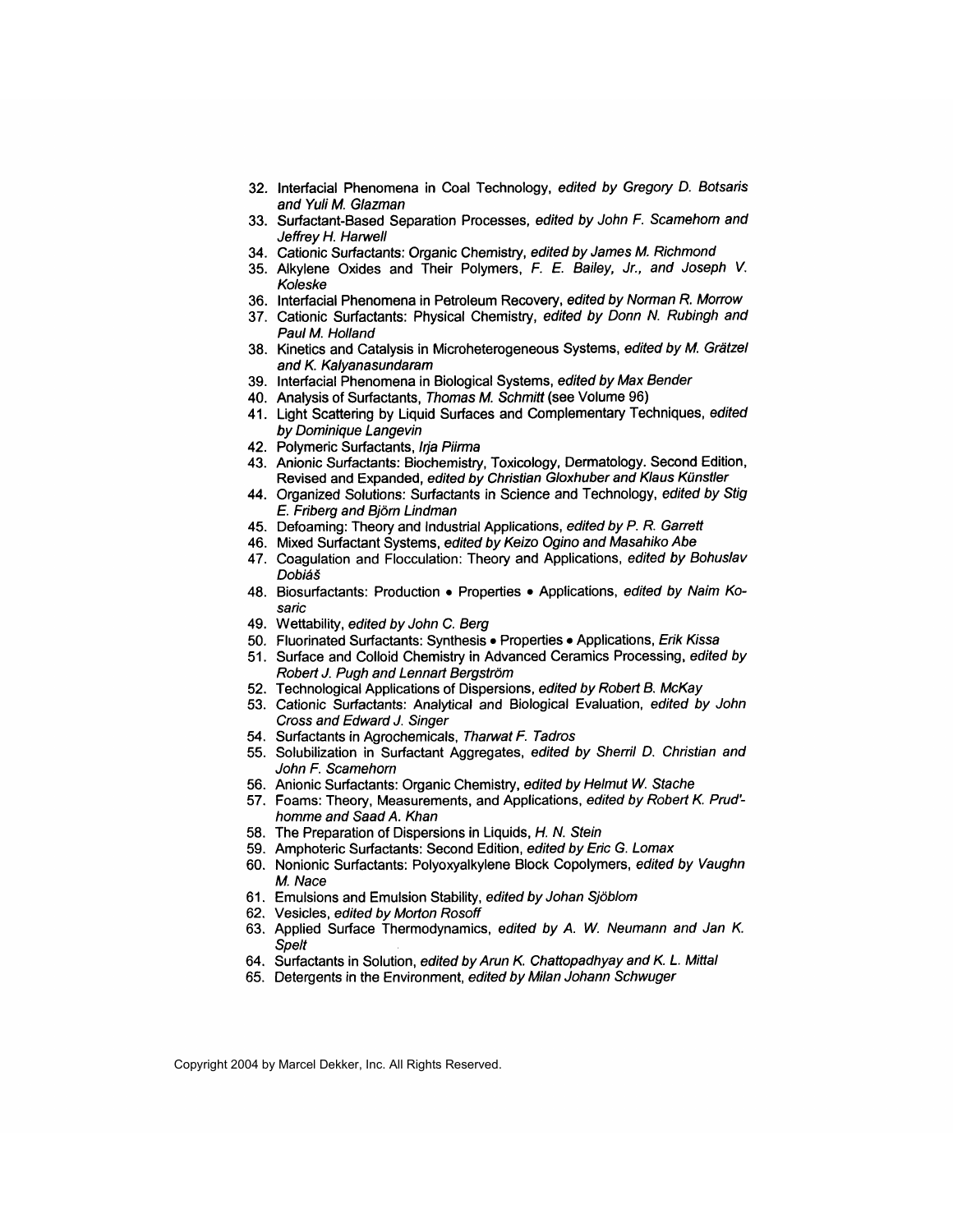- <span id="page-5-0"></span>**66.** Industrial Applications **of** Microemulsions, *edited by Conxita Solans and Hironobu Kunieda*
- **67.** Liquid Detergents, *edited by Kuo-Yann Lai*
- **68.** Surfactants in Cosmetics: Second Edition, Revised and Expanded, *edited by Martin M. Rieger and Linda D. Rhein*
- **69.** Enzymes in Detergency, *edited by Jan H. van Ee, Onno Misset, and Erik J. Baas*
- **70.** Structure-Performance Relationships in Surfactants, *edited by Kunio Esumi and Minoru Ueno*
- *71.* Powdered Detergents, *edited by Michael S. Showell*
- **72.** Nonionic Surfactants: Organic Chemistry, *edited by Nico M. van 0s*
- *73.* Anionic Surfactants: Analytical Chemistry, Second Edition, Revised and Expanded, *edited by John Cross*
- **74.** Novel Surfactants: Preparation, Applications, and Biodegradability, *edited by Krister Holmberg*
- **75.** Biopolymers at Interfaces, *edited by Martin Malmsten*
- **76.** Electrical Phenomena at Interfaces: Fundamentals, Measurements, and Applications, Second Edition, Revised and Expanded, *edited by Hiroyuki Ohshima and Kunio Furusawa*
- **77.** Polymer-Surfactant Systems, *edited* by *Jan C. T. Kwak*
- **78.** Surfaces *of* Nanoparticles and Porous Materials, *edited by James A. Schwatz and Cristian 1. Contescu*
- **79.** Surface Chemistry and Electrochemistry of Membranes, *edited by Torben Smith Sarensen*
- **80.** Interfacial Phenomena in Chromatography, *edited* by *€mile Pefferkorn*
- 81. Solid-Liquid Dispersions, Bohuslav Dobiáš, Xueping Qiu, and Wolfgang von *Rybinski*
- **82.** Handbook *of* Detergents, *editor in chief: Uri Zoller*  Part A: Properties, *edited by* Guy *Broze*
- **83.** Modern Characterization Methods of Surfactant Systems, *edited by Bernard P. Binks*
- **84.** Dispersions: Characterization, Testing, and Measurement, *Erik Kissa*
- **85.** Interfacial Forces and Fields: Theory and Applications, *edited by Jyh-Ping Hsu*
- **86.** Silicone Surfactants, *edited* by *Randal M. Hill*
- **87.** Surface Characterization Methods: Principles, Techniques, and Applications, *edited by Andrew J. Milling*
- **88.** Interfacial Dynamics, *edited by Nikola Kallay*
- **89.** Computational Methods in Surface and Colloid Science, *edited by Ma/ goeata Borbwko*
- **90.** Adsorption on Silica Surfaces, *edited by Eugene Papirer*
- *91.* Nonionic Surfactants: Alkyl Polyglucosides, *edited by Dieter Balzer and Harald Liiders*
- **92.** Fine Particles: Synthesis, Characterization, and Mechanisms of Growth, *edited by Tadao Sugimoto*
- **93.** Thermal Behavior **of** Dispersed Systems, *edited by Nissim Garti*
- **94.** Surface Characteristics **of** Fibers and Textiles, *edited* by *Christopher M. Pastore and Paul Kiekens*
- **95.** Liquid Interfaces in Chemical, Biological, and Pharmaceutical Applications, *edited by Alexander* **G.** *Volkov*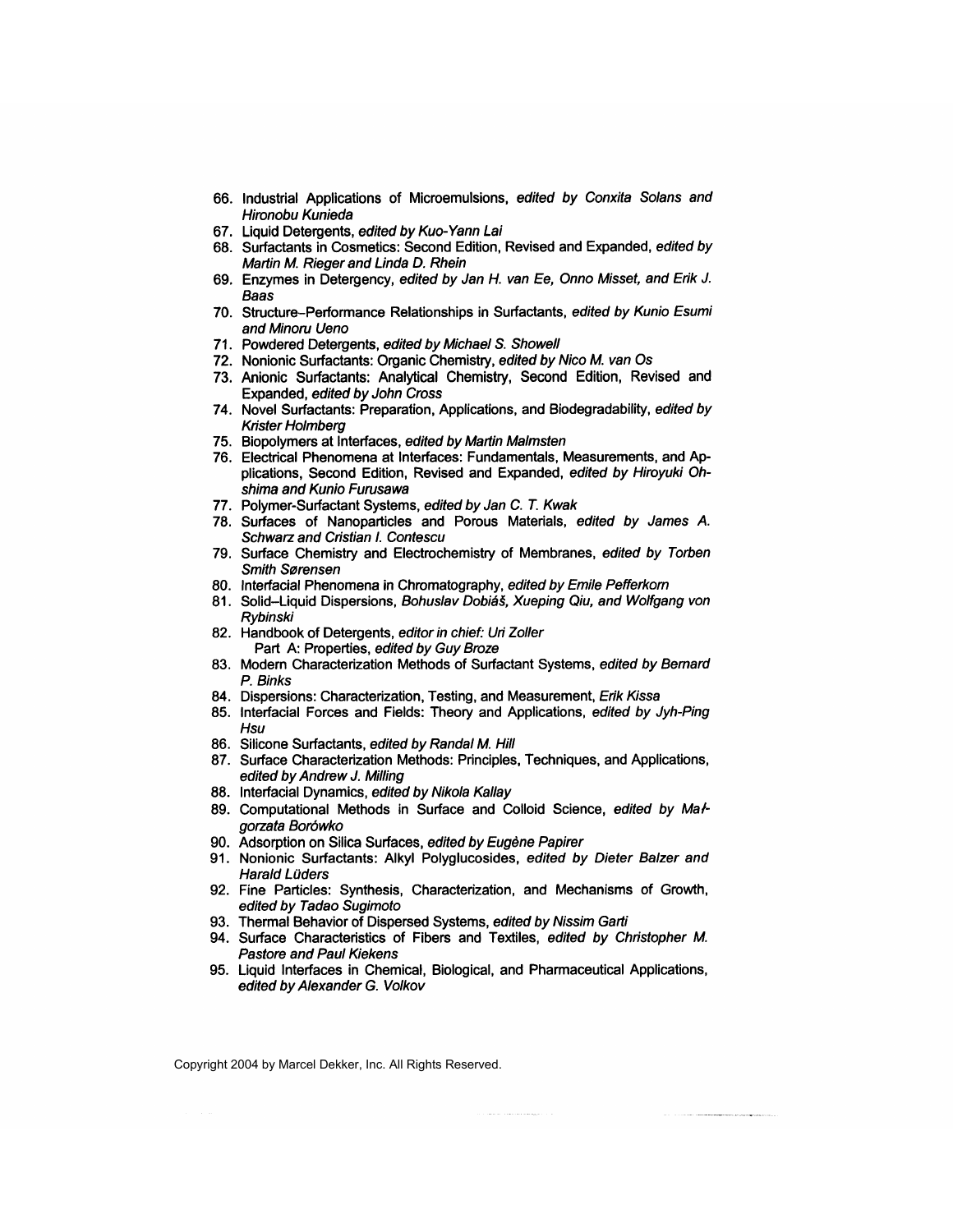- <span id="page-6-0"></span>96. Analysis of Surfactants: Second Edition, Revised and Expanded, *Thomas M. Schmitt*
- 97. Fluorinated Surfactants and Repellents: Second Edition, Revised and Expanded, *Erik Kissa*
- 98. Detergency of Specialty Surfactants, *edited by Floyd E. Friedli*
- 99. Physical Chemistry of Polyelectrolytes, *edited by Tsetska Radeva*
- 100. Reactions and Synthesis in Surfactant Systems, *edited by John Texter*
- 101. Protein-Based Surfactants: Synthesis, Physicochemical Properties, and Applications, *edited by lfendu A. Nnanna and Jiding Xia*
- 102. Chemical Properties of Material Surfaces, *Marek Kosmulski*
- 103. Oxide Surfaces, *edited by James A. Wingrave*
- 104. Polymers in Particulate Systems: Properties and Applications, *edited by Vincent A. Hackley, P. Somasundaran, and Jennifer A. Lewis*
- 105. Colloid and Surface Properties of Clays and Related Minerals, *Rossman* F. *Giese and Care1 J. van* Oss
- 106. Interfacial Electrokinetics and Electrophoresis, *edited by Angel V. Delgado*
- 107. Adsorption: Theory, Modeling, and Analysis, *edited by Jozsef Tbth*
- 108. Interfacial Applications in Environmental Engineering, *edited by Mark A. Keane*
- 109. Adsorption and Aggregation of Surfactants in Solution, *edited by K. L. Mittal and Dinesh 0. Shah*
- 110. Biopolymers at Interfaces: Second Edition, Revised and Expanded, *edited by Martin Malrnsten*
- 11 1. Biomolecular Films: Design, Function, and Applications, *edited* by *James F. Rusling*
- 1 12. Structure-Performance Relationships in Surfactants: Second Edition, Revised and Expanded, *edited* by *Kunio Esumi and Minoru Ueno*
- 1 13. Liquid Interfacial Systems: Oscillations and Instability, *Rudolph V. Birikh, Vladimir A. Briskman, Manuel G. Velarde, and Jean-Claude Legros*
- 1 14. Novel Surfactants: Preparation, Applications, and Biodegradability: Second Edition, Revised and Expanded, *edited by Krister Holmberg*
- 1 15. Colloidal Polymers: Synthesis and Characterization, *edited* by *Abdelhamid Elaissari*
- 1 16. Colloidal Biomolecules, Biomaterials, and Biomedical Applications, *edited* by *Abdelhamid Elaissari*
- 1 17. Gemini Surfactants: Synthesis, Interfacial and Solution-Phase Behavior, and Applications, *edited* by *Raoul Zana and Jiding Xia*
- 1 18. Colloidal Science of Flotation, *Anh V. Nguyen and Hans Joachim Schulze*
- 119. Surface and Interfacial Tension: Measurement, Theory, and Applications, *edited by Stanley Hartland*
- 120. Microporous Media: Synthesis, Properties, and Modeling, *Freddy Romm*
- 121. Handbook *of* Detergents, *editor in chief: Uri Zoller*  Part B: Environmental Impact, *edited by Uri Zoller*

#### **ADDITIONAL VOLUMES IN PREPARATION**

Luminous Chemical Vapor Deposition and Interface Engineering, *Hirotsugu Yasuda*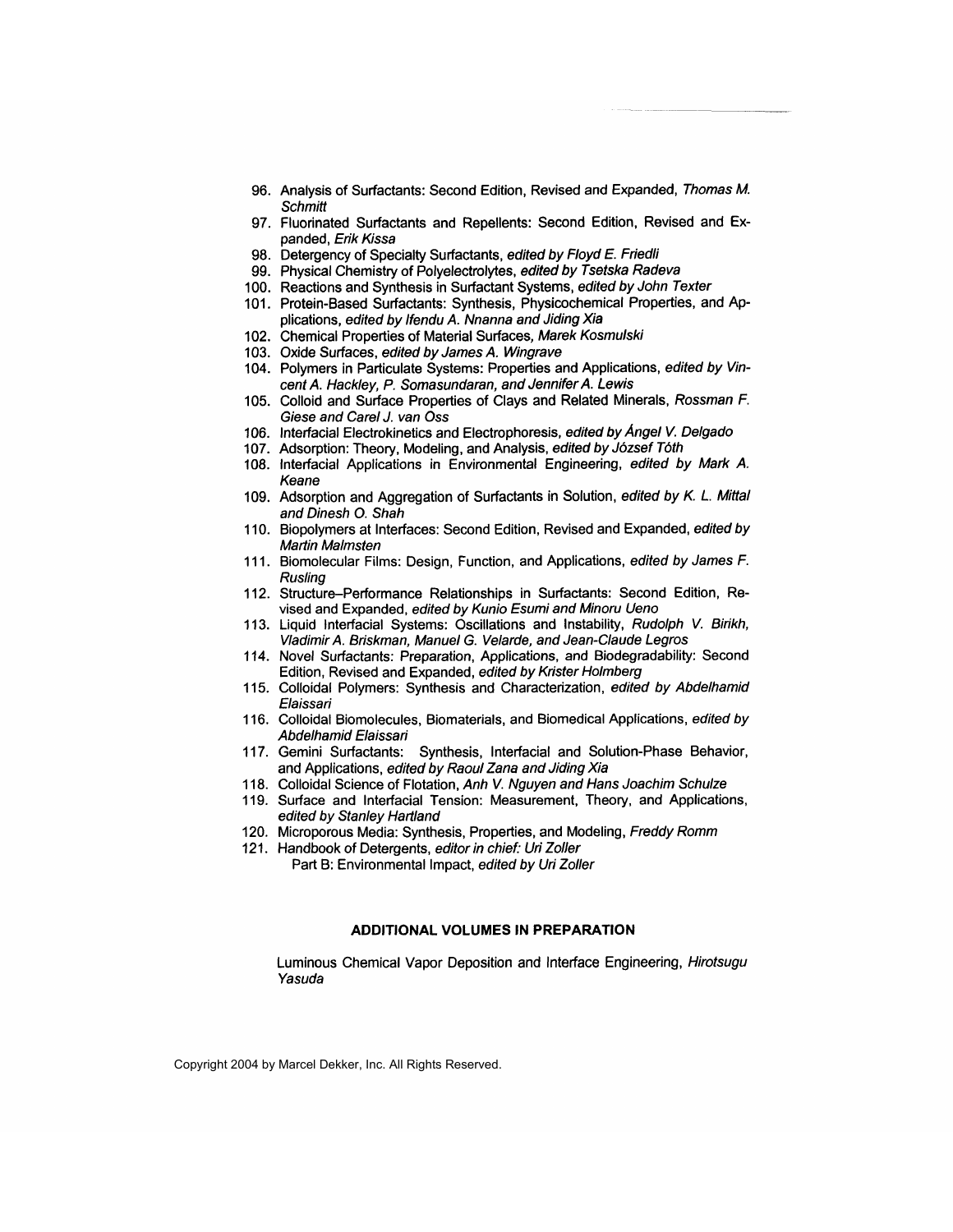To my mother, Tamara Slavkin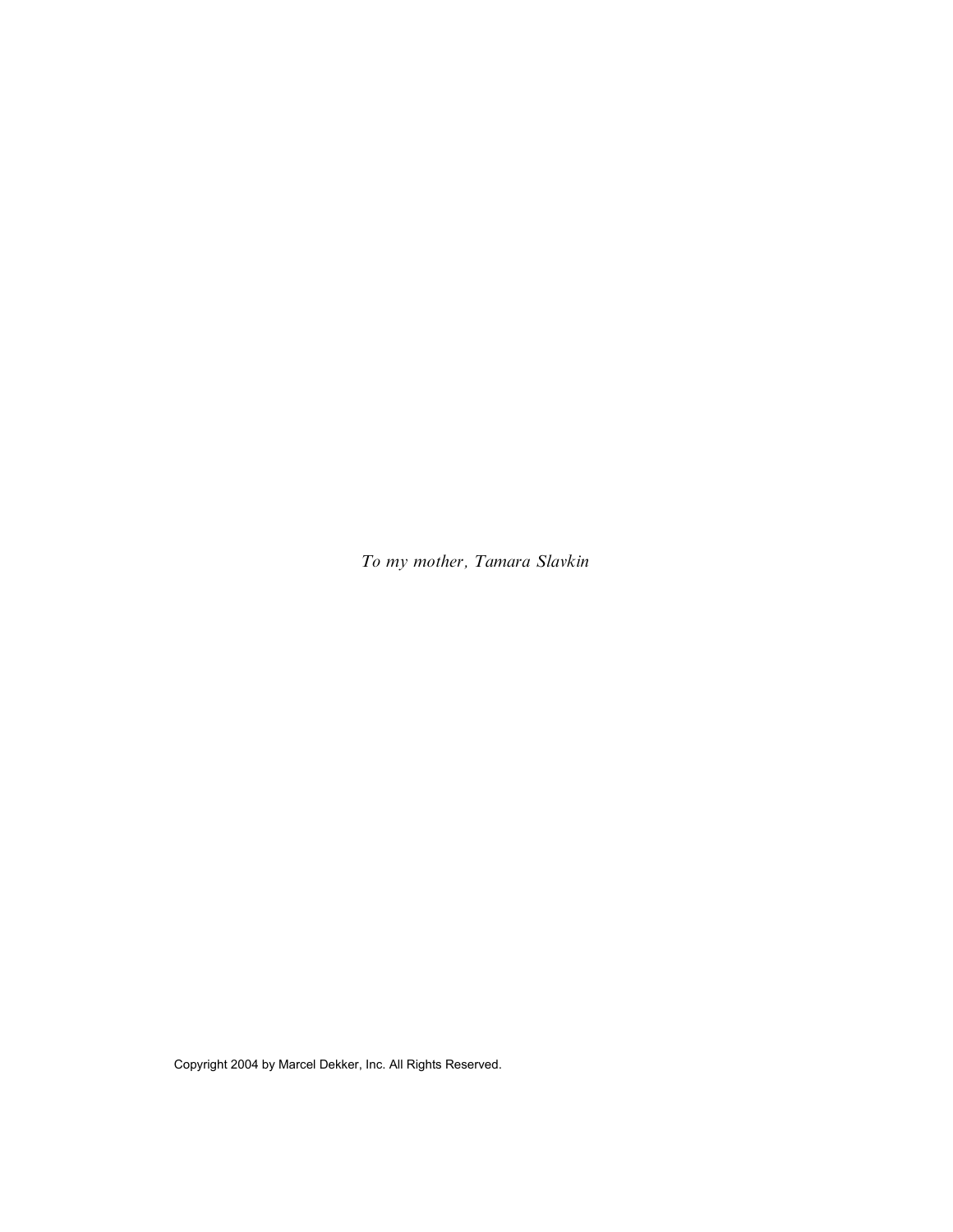### <span id="page-8-0"></span>**Preface**

This book is directed not only to specialists in interface science and porosity but also to graduate students and scientists having a strong background in natural sciences and interested in more knowledge about porosity and especially microporosity. Each chapter starts with a brief overview of wellknown facts and concepts, then more significant matters are analyzed with recommendations and conclusions, and then we present examples of original, specific scientific and technical ideas. Thus, the reader can find in this book all kinds of information related to microporosity—from the general to very specific ideas. Of course, most references are not discussed in detail, because this is not a handbook.

#### WHAT IS A PORE?

A pore can be understood as a void inside a solid structure or solid material. A solid material containing pores is called porous material.

Porous structures are widespread around us. What solid materials are porous? This question needs too long an answer. It is much easier to list solid materials that cannot be considered porous: most crystals (comprising metals and their alloys, diamond, ionic salts, etc.), some special plastics, and special ceramics. Hence, it is not an error to claim that most existing materials are porous.

Let us list some widespread porous materials:

All noncrystalline solids found in nature Concretes and most ceramics and composites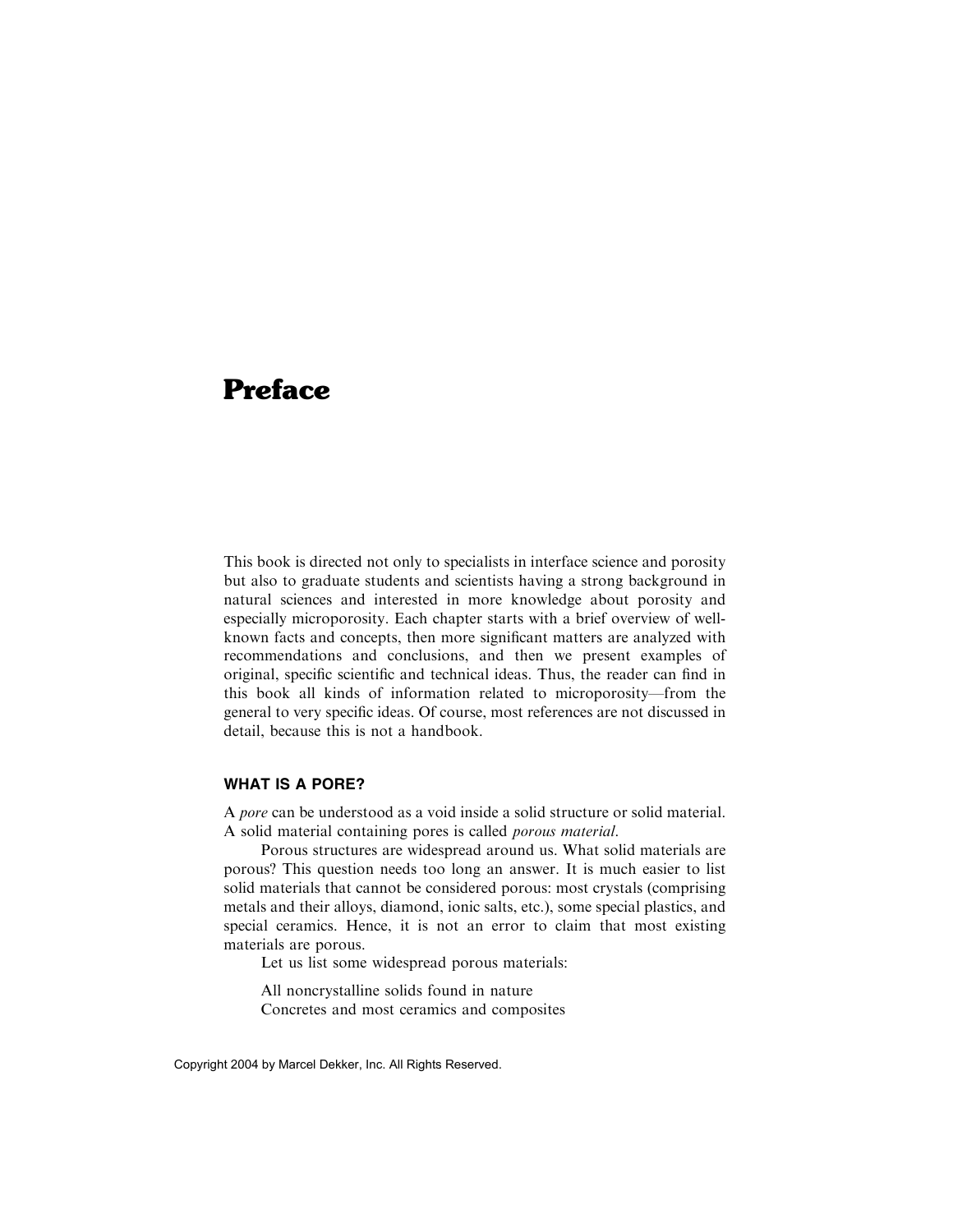<span id="page-9-0"></span>Rubbers and other polymers All foams Active carbon (also called *activated carbon*), zeolites, silica gel, alumina gel, and most other heterogeneous catalysts Glasses Metallic foams

Is the role of pores in our life positive or negative? That depends on the situation. High porosity may catastrophically reduce the mechanical stability of constructive materials, their resistance to corrosion and erosion. On the other hand, this fact allows the regulation of mechanical and chemical resistance of a material without any change in its chemical composition. Pores intensify all heat- and mass-transfer processes in solid phase. Even our body's tissue is porous; otherwise, it could not provide the variety of heat- and mass-transfer processes needed for our life.

The preceding analysis is relevant for visible pores, i.e., macropores, the properties of which are determined first of all by two factors: the total volume fraction of voids (porosity of the structure  $\xi$ ) and their total surface (internal surface of a porous material). However, for very small pores (nanopores, the characteristic size of which is below  $500 \text{ Å} = 50 \text{ nm}$ ), not only porosity and internal surface are important for the determination of properties. For such small pores, quantum effects related to the interactions with the pore walls become so significant that they increase the total internal energy of the solid phase. This causes serious changes in properties of the porous media such as chemical reactions, adsorption, specific capillary effects, etc. Thus, for the case of nanopores we need to take into account not only porosity and internal surface but also the total internal energy and energy distribution of nanopores in the considered structure.

Nevertheless, even nanoporosity is not the limiting size for the variety of properties of the internal volume of solid structures. In nanopores below  $20 \text{ Å}$  (2 nm) a very strange phenomenon occurs: their internal surface is not as important as their internal volume—the volume of very narrow nanopores, named micropores. The energy of micropores is so high that many measurable properties of solid materials are determined first by the energy of the microporous substructure. For example, it is well known that carbon is hydrophobic (''repulses'' water). Active carbon has approximately the same chemical composition as ordinary carbon; hence, active carbon should also be hydrophobic, obviously. However, due to the high energy of micropores, active carbon has the ability to adsorb water—as if this material was hydrophilic ("attracting" water).

Thus, we obtain a paradox: measurable properties of many existing materials can be determined by micropores—invisible empty fragments of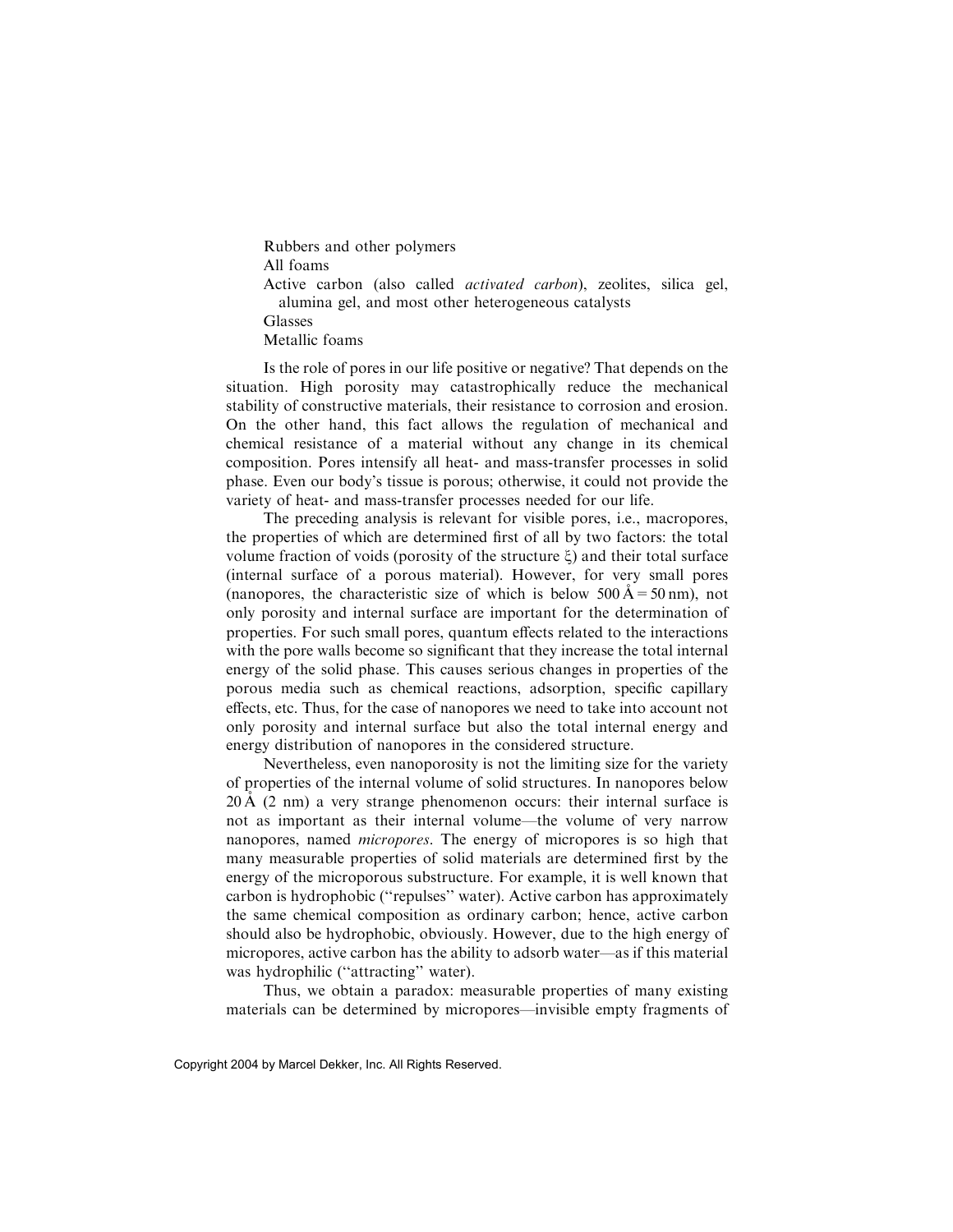solid structures. Two solid samples having the same chemical composition may seem absolutely identical except for differences in their measured density, but differ in their properties—due only to micropores!

The exceptional properties of microporous materials determine their uses. Let us note some of them.

#### PROPERTIES AND USES OF PORES

Electrical and thermal insulation. Most existing microporous materials are very effective as electrical and thermal insulators. If necessary, their electrical and thermal resistance can be increased up to that of air, and even further, because air can eventually be ionized (which makes it electrically conductive) or have mechanical motion (which provides convective heat transfer).

Let us notice that in some cases we need conductive microporous materials, which is an unusual situation, but such materials can be synthesized (e.g., polymer electrolytes for lithium batteries).

Separation processes. All microporous materials can be used for certain processes of fluid mixture separation. Inside micropores there are two principal mechanisms allowing separation: adsorption and selective separation, both related to the exceptional properties of micropores.

Adsorption is a process of preferable fixation, in which gas or liquid molecules are captured by micropores; after the rest of the fluid is removed, the adsorbed substance can be delivered from the solid phase by heating and/or pressure decrease. For example, if we want to separate a water–oil mixture, it is enough to ensure its contact with active carbon; there the oil is adsorbed (you may be reminded that, as was mentioned earlier, water is also adsorbed; this is true, but if carbon micropores have a ''choice,'' they preferably adsorb the organic phase), the water is separated, the carbon is heated, and oil purified from water is delivered.

A special sequence of the adsorptive properties of microporous materials is involved in their *catalytic activity*. Adsorbing some substances, the internal surface of microporous catalysts becomes the zone of complex chemical reactions. Such heterogeneous catalysis is the base of modern chemical technology. In several situations, adsorption of reagents in micropores may even change the result of the reaction.

Selective separation takes place in very special microporous structures (molecular sieves), the pore size of which is below  $7\text{\AA}$  (so-called ultramicropores), in such materials as zeolites and some kinds of active carbon, silica, or alumina gel. The selection is due to several factors,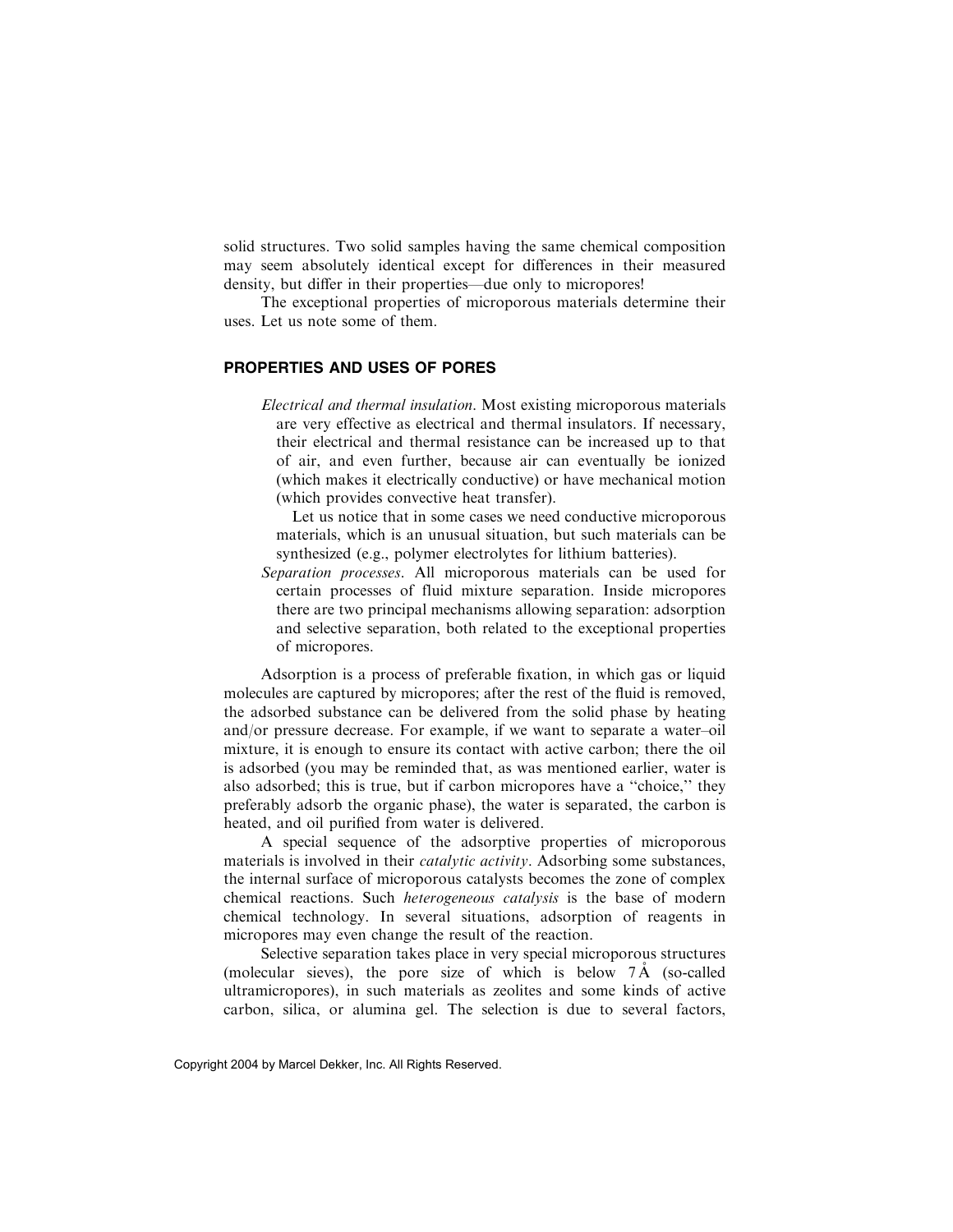including the effective size of the separated particles and their interactions with the material of the micropore walls. The simplest example is an organic polymer, which can be removed from water in a zeolite due to not only the small size of molecules of water but also because of the preferable interaction of water with zeolite, whereas macromolecules, so big for ultramicropores, are repulsed by the zeolite material. The selective properties of ultramicropores are the basis for membranes used for water purification and other separation processes.

- Military uses. The opportunity to regulate the mechanical properties of solids offers some military applications. It is well known that multilayer protection of "steel  $+$  microporous ceramics  $+$  steel  $+$ microporous ceramics...'' is more effective against explosions than simple steel of the same weight. That is due to the specific interactions of microporous structure with the explosion wave.
- Sanitary and medical uses. The ability of microporous materials to selectively adsorb organics finds applications in health protection. For example, such microporous materials as active carbon and silica gel are used in gas masks for protection from poison and aggressive gases and vapors. The undesired gas is adsorbed by the microporous material and cannot harm anyone.

A similar application of the same materials is found in the pharmacy. Tablets of active carbon and/or silica gel adsorb nonappropriate products of metabolism in the human organism, which are then easily removed.

#### FORECASTING PROPERTIES OF MICROPOROUS **STRUCTURES**

Since micropores are so important for us, it seems very attractive to deduce all the characteristics related to microporosity from several predictable factors, such as conditions of material preparation (synthesis). This is the main purpose of this book: the investigation of the relationship between the conditions of synthesis of a porous (microporous) material, its structural parameters, and its measurable properties—properties such as adsorption, percolation, permeability, and mechanical resistance. Of course, the conditions of the synthesis determine the structure of the product (microporous material), whereas its structure determines all properties that could interest the researchers.

In the light of our main objective, we analyze the existing models of micropores and microporosity-related phenomena, particularly their usefulness for forecasting the technical merit of new materials—meaning materials just designed in laboratories.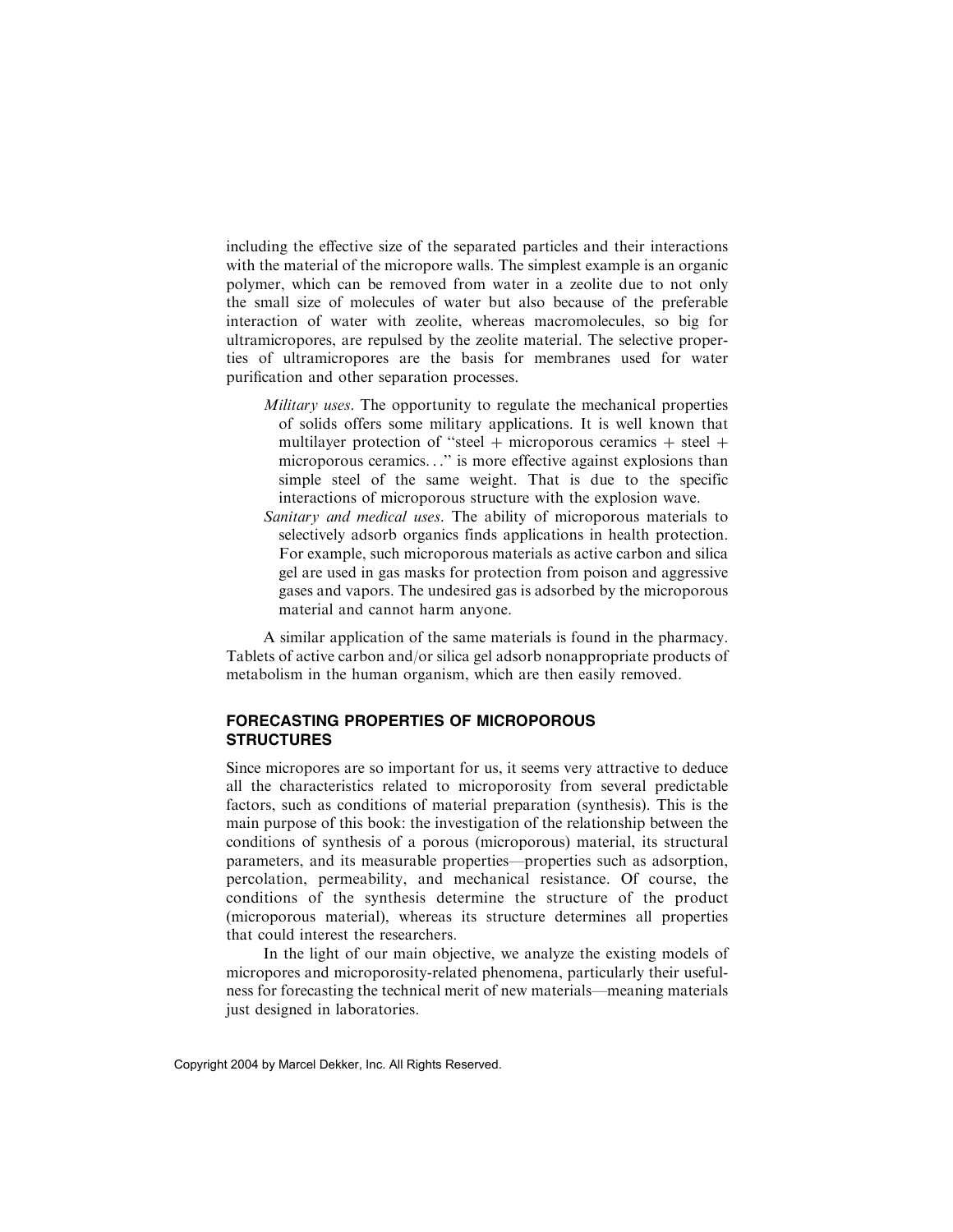#### <span id="page-12-0"></span>METHODOLOGY OF MODELING MICROPOROSITY

Modeling of microporosity is extremely complicated because of the combination of quantum effects inside the micropores with the rich variety of shapes and large spectrum of characteristic sizes of micropores. Therefore, traditional methods of modeling the condensed phase are not applicable to microporosity. A possible solution is the use of modified statistical nonequilibrium thermodynamics. Such an approach allows the solution of some problems related to microporosity. Such a modified thermodynamic approach is applicable not only to modeling microporous structures but also to the simulation of very special phenomena, such as the beginning of the universe by the Big Bang and the beginning of life (this aspect is analyzed in Appendix 2).

#### STRUCTURE OF THE BOOK

The goals outlined above determine the structure of this book.

[Chapter 1](#page-0-0) presents general concepts regarding microporosity and the most important definitions. The classification of pores and micropores is given. Several methodological problems (classification of models of porosity, the similarity and divergences between micropore and defect in crystal, similarity and differences between adsorption in macro-, meso-, micropores and absorption, etc.) are analyzed. Most of the important concepts are defined and explained.

[Chapter 2](#page-0-0) focuses on the analysis of experimental methods for the study of microporous media: techniques used, problems solved, and errors of measurement and secondary problems that appear because of ''intervention'' in the microporous structure.

[Chapter 3](#page-0-0) presents the theoretical aspect of pore formation. Typical processes for porous material synthesis, together with their mathematical models, are considered and compared. The relationship between preparation conditions and the characteristics of the obtained microporous structure is always the central point. Such problems as ''chemical'' properties of pores, fractal formation, and branched structure formation are discussed. We analyze the specific features of the methodology of microporous media, in comparison with traditional methods of study of condensed matter.

[Chapter 4](#page-0-0) contains the analysis of properties of microporous structures: adsorption and desorption, percolation, permeability, and mechanical resistance. These properties are analyzed without specifying the structural parameters.

[Chapter 5](#page-0-0) discusses the existing models of microporous structure. Existing models are classified, compared, and analyzed. Most attention is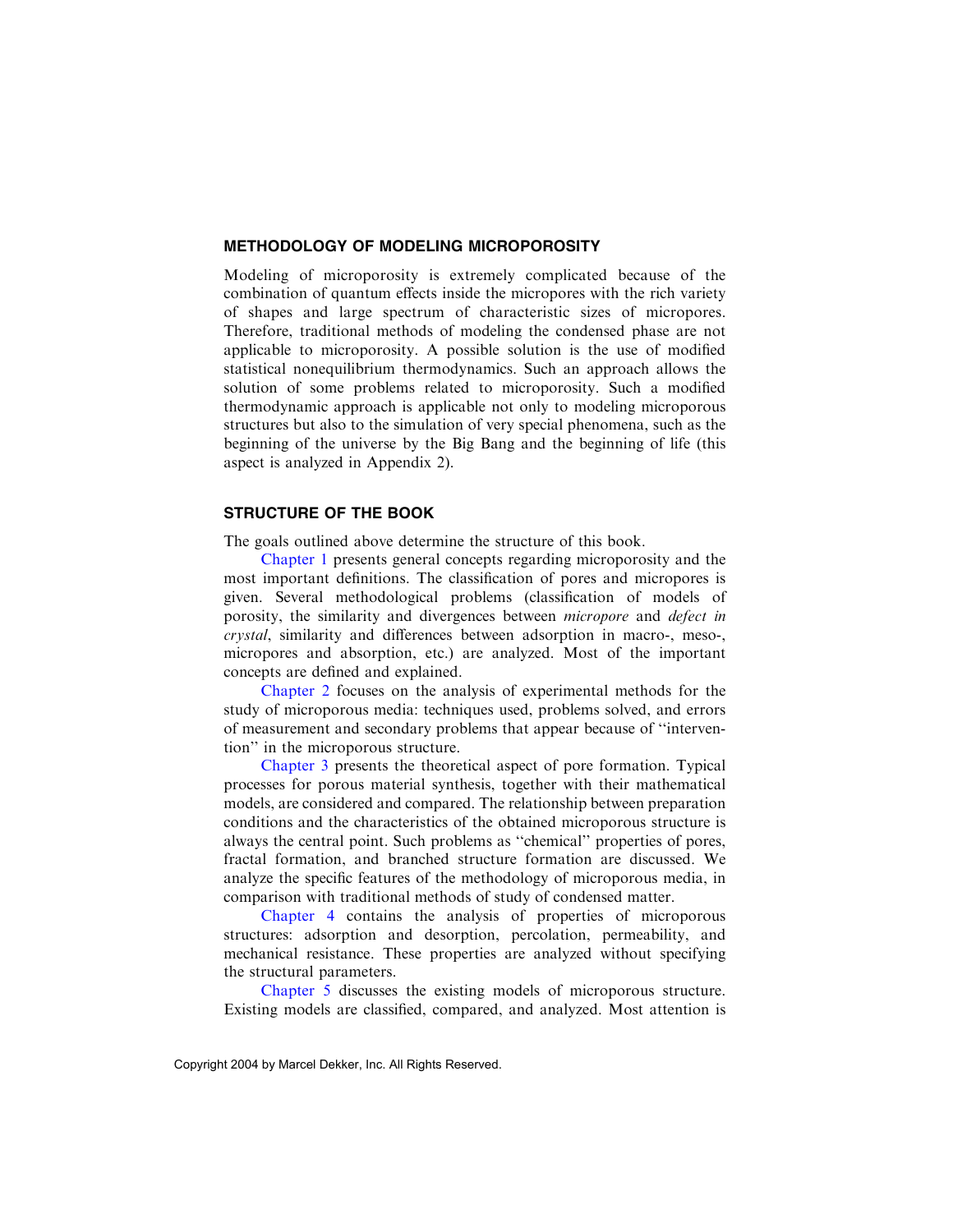paid to the fractal model, the thermodynamic model, and the polymeric model: their applicability and shortcomings, the opportunities they offer for combination, etc. The relationship of synthesis–structure–measurable properties is analyzed throughout.

[Chapter 6](#page-0-0) presents the engineering applications of models of microporosity. The theoretical results discussed in [Chapters 3](#page-0-0) to [5](#page-0-0) are transformed to calculative techniques available for engineers, with energetic, technical, and economic estimations.

[Chapter 7](#page-0-0) offers the perspectives for the further development of the concept of microporosity, analyzing experimental research, and linking it to the relevant theoretical models. The opportunities for the development of theoretical models are considered. Some recommendations regarding investment policy in porous material studies are presented.

#### ACKNOWLEDGMENT

This book could not have been prepared without the technical help of the College of Management in Haifa, Israel (Haviv Grave, Academic Manager) and the Department of Chemical Engineering of Technion in Haifa, Israel (Professor Ishi Talmon, Dean).

Freddy Romm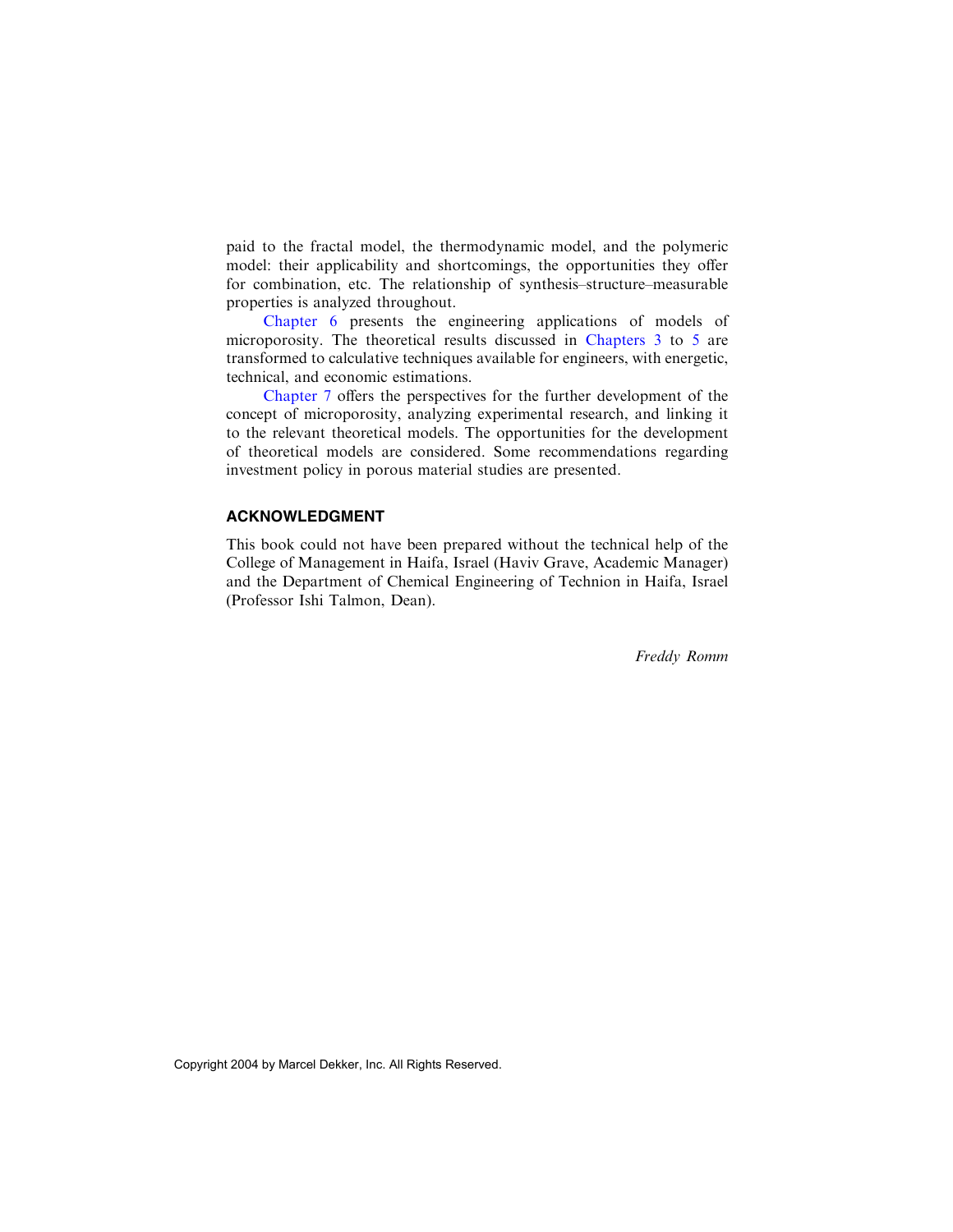## **Contents**

#### [Preface](#page-8-0)

Chapter 1. Concepts and Definitions

- [I. Classification of Pores](#page-0-0)
- [II. Micropores and Defects in Crystals](#page-6-0)
- [III. Relationship Between the Synthesis of Porous Materials](#page-9-0) and Characteristics of Their Structures
- [IV. Relationship Between the Porous Structure of a Solid](#page-21-0) Material and Its Properties Having Technical Merit
- [V. Energy Distribution of Pores](#page-27-0)
- [VI. Fractals in Porous Structures](#page-30-0)
- [VII. Classifications of Models of Porosity](#page-34-0)
- [VIII. Conclusions](#page-36-0) [References](#page-37-0)

#### Chapter 2. Experimental Methods for Study of Microporous Media

- [I. Principles of Experimental Studies of Porosity](#page-0-0)
- [II. Classification of Experimental Methods for](#page-6-0) Studying Pores
- [III. Control and Monitoring of Synthesis of](#page-9-0) Microporous Material
- [IV. Periodic Tests of Samples](#page-12-0)
- [V. Study of Porous Structure After Preparation](#page-15-0)
- [VI. Scattering by Elementary Particles](#page-20-0)
- [VII. Acoustic Studies of Porosity](#page-25-0)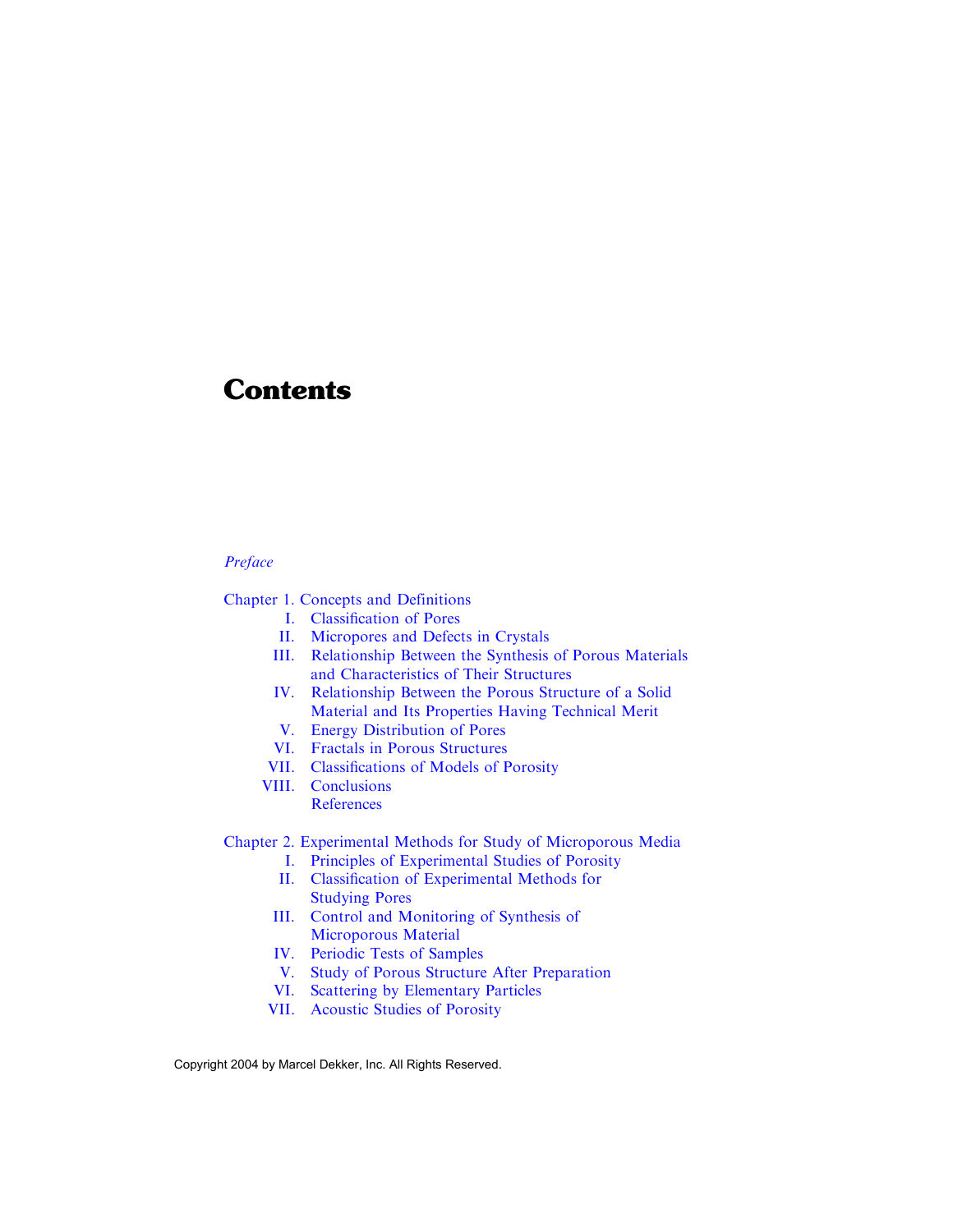- <span id="page-15-0"></span>[VIII. Studies of Structure and Properties Based on Pore–Fluid](#page-30-0) Interactions
	- [IX. Mechanical Tests of Porous Solids](#page-45-0)
	- [X. Conclusions](#page-46-0) [References](#page-47-0)

#### Chapter 3. Thermodynamics of Microporous Structure Formation

- [I. Why Thermodynamics Is Chosen for Pore Modeling](#page-0-0)
- [II. Thermodynamics of Pore Formation](#page-20-0)
- [III. Pore Thermodynamics in Linear and](#page-44-0) Branched Structures
- [IV. Self-Organization of Microporous Structures and](#page-82-0) Fractal Formation
	- [V. Conclusions](#page-100-0) [References](#page-102-0)

#### Chapter 4. Characteristics and Properties of Microporous Structures

- [I. Adsorption and Desorption in Microporous Media](#page-0-0)
- [II. Percolation and Permeability](#page-26-0)
- [III. Mechanical Properties of Microporous Materials](#page-50-0)
- [IV. Conclusions](#page-60-0) [References](#page-61-0)

#### Chapter 5. Models of Microporous Structure

- [I. Classification and Characterization of Microporous](#page-0-0) **Structures**
- [II. Analysis of the Polymeric Model](#page-18-0)
- [III. Analysis of the Random Fractal Model](#page-24-0)
- [IV. Conclusions](#page-31-0) [References](#page-32-0)

#### Chapter 6. Engineering Applications of the Concept of Microporous Systems

- [I. Organization of Engineering Calculations: Using Tools](#page-0-0) of Microporosity Theory
- [II. Example 1: Estimation of Structural Characteristics and](#page-5-0) Adsorptive and Permeability Properties from Preparation Conditions of Polymeric Material
- [III. Example 2: Evaluation of Structural Parameters](#page-26-0) (Surface Tension of Formation  $\sigma^*$ ) from Adsorption Isotherms